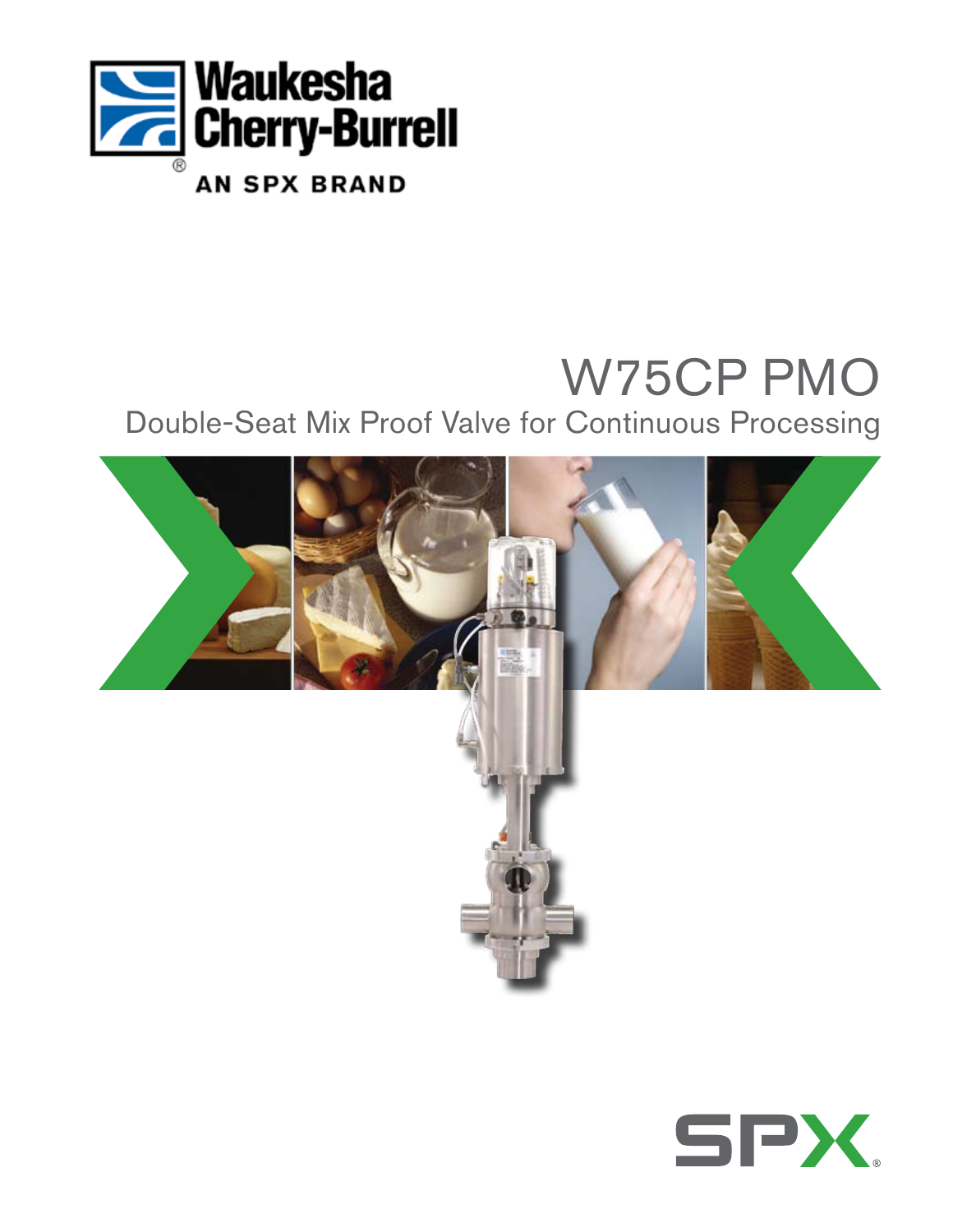# **W75CP PMO Double-Seat Mix Proof Valve**  *for Continuous Processing*

Waukesha Cherry-Burrell has developed an advanced PMO design to maximize production time and cleaning flexibility. The W75CP is a double-seat PMO mix proof valve for dairy applications suitable for safe separation of product from CIP solution including single seat-lift operation.

This is an extension of our W75RS double-seat PMO mix proof valve which is in use in dairy processes throughout North America.



PMO Section 15p(B) compliance for Safe separation of product from CIP, including compliance for single seat-lift separation during opening and closing. radially-sealed for minimal spillage - minimizes cleaning requirements.

Fully independent operation and cleaning of either the upper or lower housing

- Demonstrated ability to clean all product-contact surfaces without full actuation of the valve
- Allows greatest flexibility in cleaning to maximize production time

Secure, reliable protection of milk products during opposite-body seat lifting with SPRAY BLOCKER technology inside the critical isolation cavity

- Not dependent upon complicated internal flow dynamics
- Designed for active plant environments with only (3) mix proof seals and same reliability as our W75RS
- No cumbersome flush piping or adapters required
- Less CIP flow lost during seat lifting due to flow-control design

Safe and easy to maintain:

- Finger-safe features, no pinch points
- Caged actuator spring as recommended and requested by state inspectors

Robust, machined-from-bar design

- Superior cleaning and flow performance
- (6) Teflon bearings; largest support surface of any design
- Balanced design for resistance to hydraulic shock

Reliable, full featured control tops

- Robust stainless steel bases and see through acrylic tops
- Lift off design allows removal without disassembly or operator exposure to electrical controls
- Available with or without solenoids and bus communications

macpendent<br>the actuator Independent fixed seat-lifting of both valve seats is integrated into

# **Applications**

- Raw Receiving
- Raw storage and handling
- Supply and discharge on HTST/ Pasteurization
- Filler supply lines
- Batching system ingredient feeding
- Batching/ blending distribution
- CIP supply and return distribution



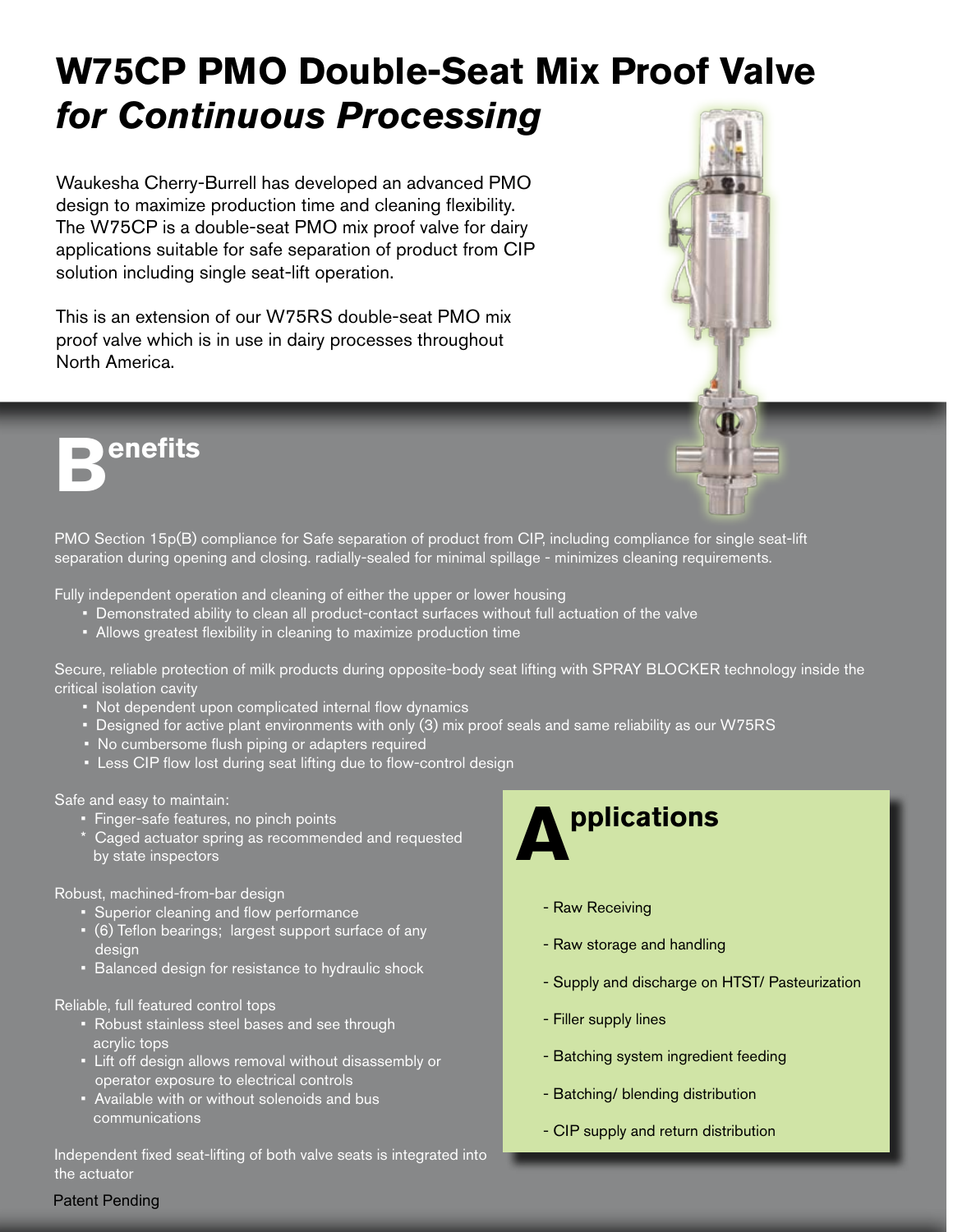## **Safe Separation Using Blocker Technology**





In the open position, the valve plugs and SPRAY BLOCKER form a ridged, metal-to-metal stack. Superior flow performance and cleanability is achieved by longradius internal construction and minimized crevices.

## **Full Cleaning without full actuation for maximum flexibility and production time**

The W75CP valve design features the ability to clean all product contact surfaces without requiring a full open/closed actuation. Seat lifting cleans the valve cavity and seats plus the product-contact portion of the lower balancer.